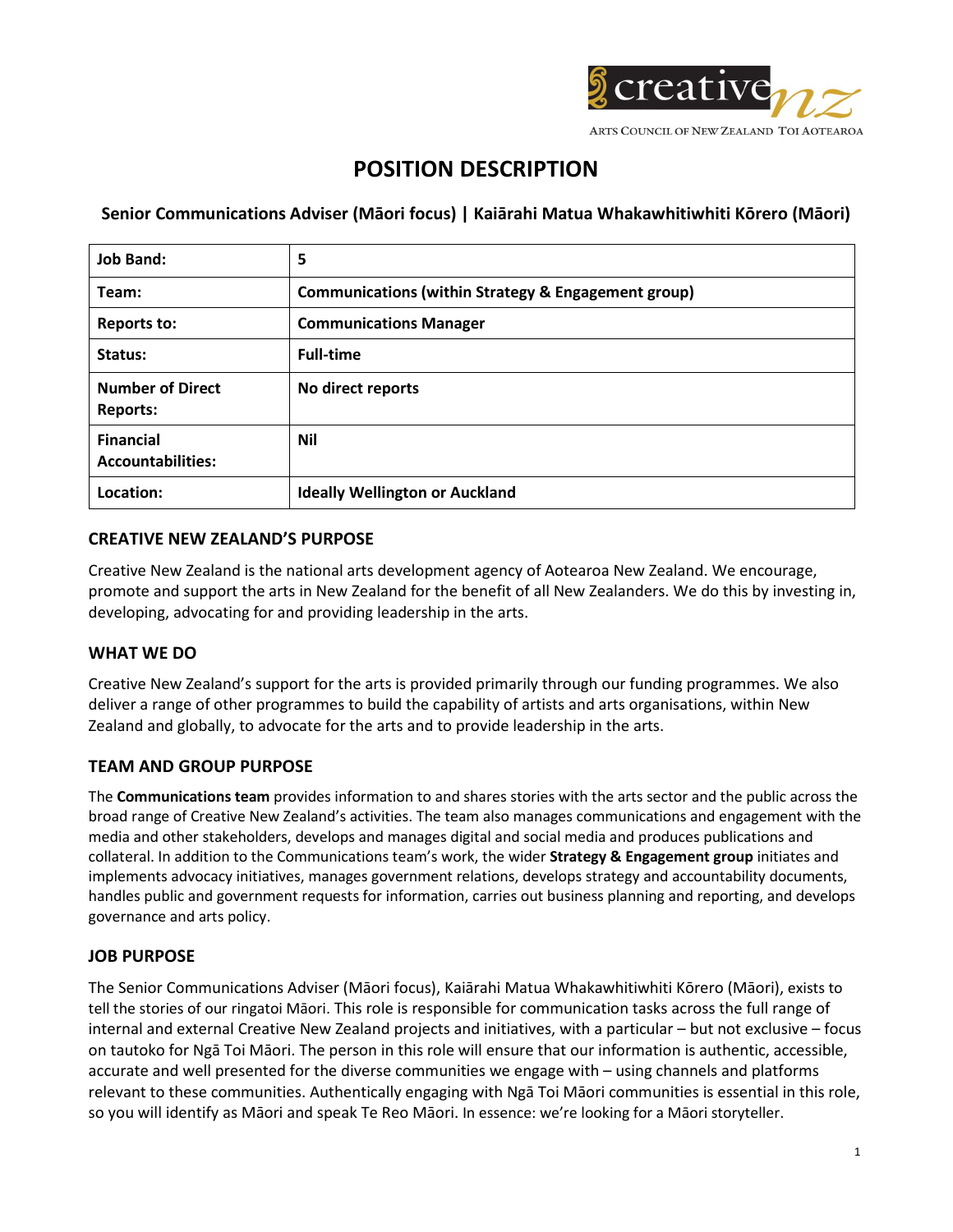The role provides strategic and operational communications help connect Creative New Zealand with the arts sector and the public, and advance Creative New Zealand's strategic direction – including our organisational change programme Te Kaupapa o Toi Aotearoa (the Creative New Zealand Way). The position is responsible for developing and implementing strategies, plans and content for our communications and advocacy work, across a wide range of initiatives, projects and audiences.

# **ACCOUNTABILITIES**

| <b>KEY RESULT AREAS</b>                            | <b>CRITICAL TASKS</b>                                                                                                                                                                                                                                                                                                                                                                                                                                                                                                                                                                                                                                                   | PERFORMANCE INDICATORS                                                                                                                                                                                                                                                                                                                                                                                                                                                                                                                                                                       |
|----------------------------------------------------|-------------------------------------------------------------------------------------------------------------------------------------------------------------------------------------------------------------------------------------------------------------------------------------------------------------------------------------------------------------------------------------------------------------------------------------------------------------------------------------------------------------------------------------------------------------------------------------------------------------------------------------------------------------------------|----------------------------------------------------------------------------------------------------------------------------------------------------------------------------------------------------------------------------------------------------------------------------------------------------------------------------------------------------------------------------------------------------------------------------------------------------------------------------------------------------------------------------------------------------------------------------------------------|
| <b>Communications</b><br>strategy and planning     | In consultation with the Communications<br>Manager, develop, implement and<br>maintain communications strategies for<br>Creative New Zealand projects and<br>initiatives - with a particular focus on ngā<br>toi Māori.                                                                                                                                                                                                                                                                                                                                                                                                                                                 | Comprehensive and effective<br>communications strategies aligned<br>with Creative New Zealand's strategic<br>priorities (including the Māori Arts<br>Strategy, Te Ha) are developed and<br>implemented.                                                                                                                                                                                                                                                                                                                                                                                      |
|                                                    | Develop and distribute communications<br>about Creative New Zealand initiatives in<br>support of the arts, and about the value of<br>the arts to New Zealand, through a variety<br>of partnerships and communication<br>channels - including social media.<br>Provide operational communications advice<br>and support to the Communications<br>Manager and wider Communications team.                                                                                                                                                                                                                                                                                  | Communications strategies are<br>developed in liaison with staff to<br>ensure their understanding of, and<br>engagement with, the strategy.<br>Advice is based on situation analysis,<br>applying expert knowledge and<br>experience.<br>Communications with external and                                                                                                                                                                                                                                                                                                                    |
|                                                    | Connect Creative New Zealand staff to the<br>breadth and depth of the work of the<br>organisation, keeping them updated on<br>external and internal projects and<br>initiatives.                                                                                                                                                                                                                                                                                                                                                                                                                                                                                        | internal stakeholders is of the highest<br>standard, based on clear<br>understanding of stakeholder needs<br>and appropriate messages.<br>Advice is proactive, relevant and<br>appropriate to the situation.                                                                                                                                                                                                                                                                                                                                                                                 |
| <b>Communications</b><br>material and<br>platforms | Develop clear and effective<br>communications material appropriate to<br>target audiences on relevant platforms.<br>Research, write and edit a range of<br>materials to support communication and<br>advocacy strategies - including feature-<br>style stories and news items, media<br>releases, speeches, information packs,<br>presentations, advertising copy, scripts and<br>social media posts.<br>Provide a Māori perspective, as required,<br>for wider communications work.<br>Work with fellow Communications staff to<br>develop and upload content to Creative<br>New Zealand's website, social media<br>channels, intranet and other digital<br>platforms. | All communications materials drafted<br>are accurate, timely and appropriately<br>targeted to the audience being<br>addressed.<br>Proactive assistance is provided to<br>other Creative New Zealand teams.<br>Communication services are provided<br>to the quality required and within the<br>agreed timeframes.<br>Social media and other digital<br>platforms are used effectively to<br>implement communications plans.<br>Innovative and creative approaches<br>are taken to communicate with our<br>diverse audiences.<br>Visual storytelling is effectively used<br>when appropriate. |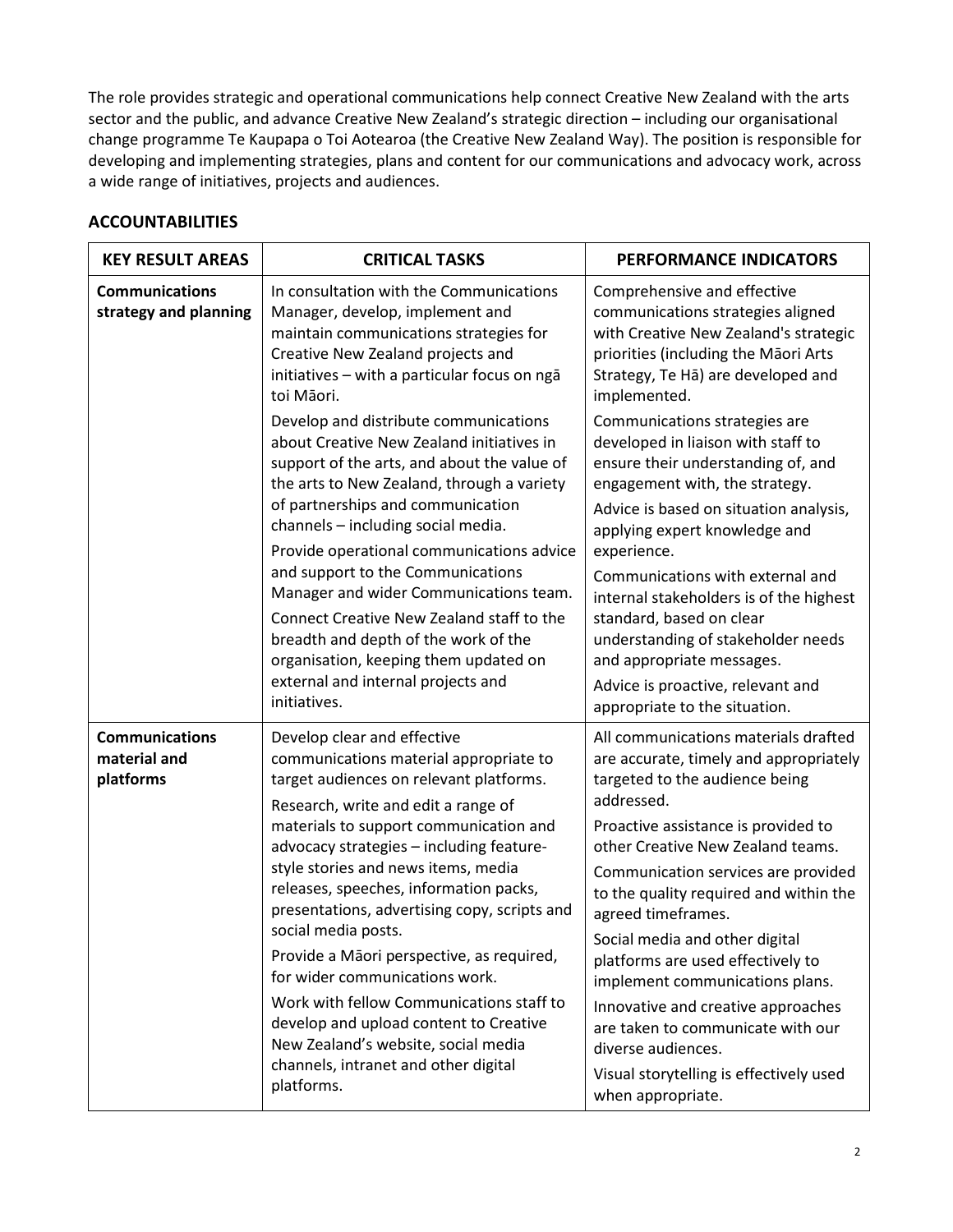| <b>KEY RESULT AREAS</b>             | <b>CRITICAL TASKS</b>                                                                                                                                                                                                                                                                                                                                                                                                                                                                                                                                                                                                                                                                                                                                                                                                                                                                        | PERFORMANCE INDICATORS                                                                                                                                                                                                                                                                                                                                                                                                                                                                                                                                                                                                                                                       |
|-------------------------------------|----------------------------------------------------------------------------------------------------------------------------------------------------------------------------------------------------------------------------------------------------------------------------------------------------------------------------------------------------------------------------------------------------------------------------------------------------------------------------------------------------------------------------------------------------------------------------------------------------------------------------------------------------------------------------------------------------------------------------------------------------------------------------------------------------------------------------------------------------------------------------------------------|------------------------------------------------------------------------------------------------------------------------------------------------------------------------------------------------------------------------------------------------------------------------------------------------------------------------------------------------------------------------------------------------------------------------------------------------------------------------------------------------------------------------------------------------------------------------------------------------------------------------------------------------------------------------------|
|                                     | Source, create and post content on<br>Creative New Zealand's social media<br>channels.<br>Create opportunities to share/promote<br>information in a visual way for digital<br>platforms, such as video and photo<br>content.                                                                                                                                                                                                                                                                                                                                                                                                                                                                                                                                                                                                                                                                 |                                                                                                                                                                                                                                                                                                                                                                                                                                                                                                                                                                                                                                                                              |
| <b>Media relations</b>              | Establish and maintain a strong network of<br>media contacts, particularly in Māori<br>media.<br>Understand the current media landscape.<br>Identify and develop media opportunities<br>for Creative New Zealand funded projects<br>or initiatives, especially ngā toi Māori.<br>Develop material for the media including<br>releases, packs, responses to questions,<br>video content, photocalls, etc.<br>Advise and support Creative New Zealand<br>staff responding to the media, including<br>providing key messages and questions and<br>answers.<br>Monitor media coverage of Creative New<br>Zealand and its work as well as relevant ngā<br>toi Māori stories, particularly in Māori<br>media.<br>Identify and advise on media (including<br>social media) trends to develop<br>opportunities to advocate for the value of<br>the arts and for Creative New Zealand<br>initiatives. | Media relationships are developed<br>and maintained (particularly with<br>Māori media) to support and promote<br>Creative New Zealand and its strategic<br>intent.<br>Accurate, appealing and timely media<br>materials/packs are prepared.<br>Proactive advice is provided to the<br>Communications Manager on media<br>management and opportunities,<br>particularly for ngā toi Māori.<br>Appropriate media coverage is<br>achieved to grow audiences and<br>appreciation of the impact the arts<br>have on New Zealanders' lives.<br>Media opportunities and risks are<br>identified in timely fashion;<br>appropriate advice is given and<br>effective action is taken. |
| Events, projects and<br>initiatives | Develop and maintain communications<br>plans, communications toolkits, media<br>material and key messages for Creative<br>New Zealand events and initiatives,<br>including the annual Te Waka Toi Awards.<br>Prepare speeches, presentations, run<br>sheets, social media content, video content<br>and other collateral as required.<br>Manage risks associated with events and<br>evaluate effectiveness.<br>Participate in cross-team projects to<br>provide communications advice and<br>develop and implement communications<br>strategies.<br>Contribute to special initiatives that are in<br>line with Creative New Zealand's strategic                                                                                                                                                                                                                                              | Creative New Zealand events and<br>initiatives are successfully supported<br>by the Communications team.<br>Opportunities to leverage events in<br>the media/social media are identified<br>and taken.<br>All speeches, presentations and<br>communications collateral are to a<br>high standard.<br>Information provided is of the highest<br>standard and consistent with Creative<br>New Zealand's strategic intent.<br>Project outcomes are delivered in a<br>timely and effective fashion.                                                                                                                                                                              |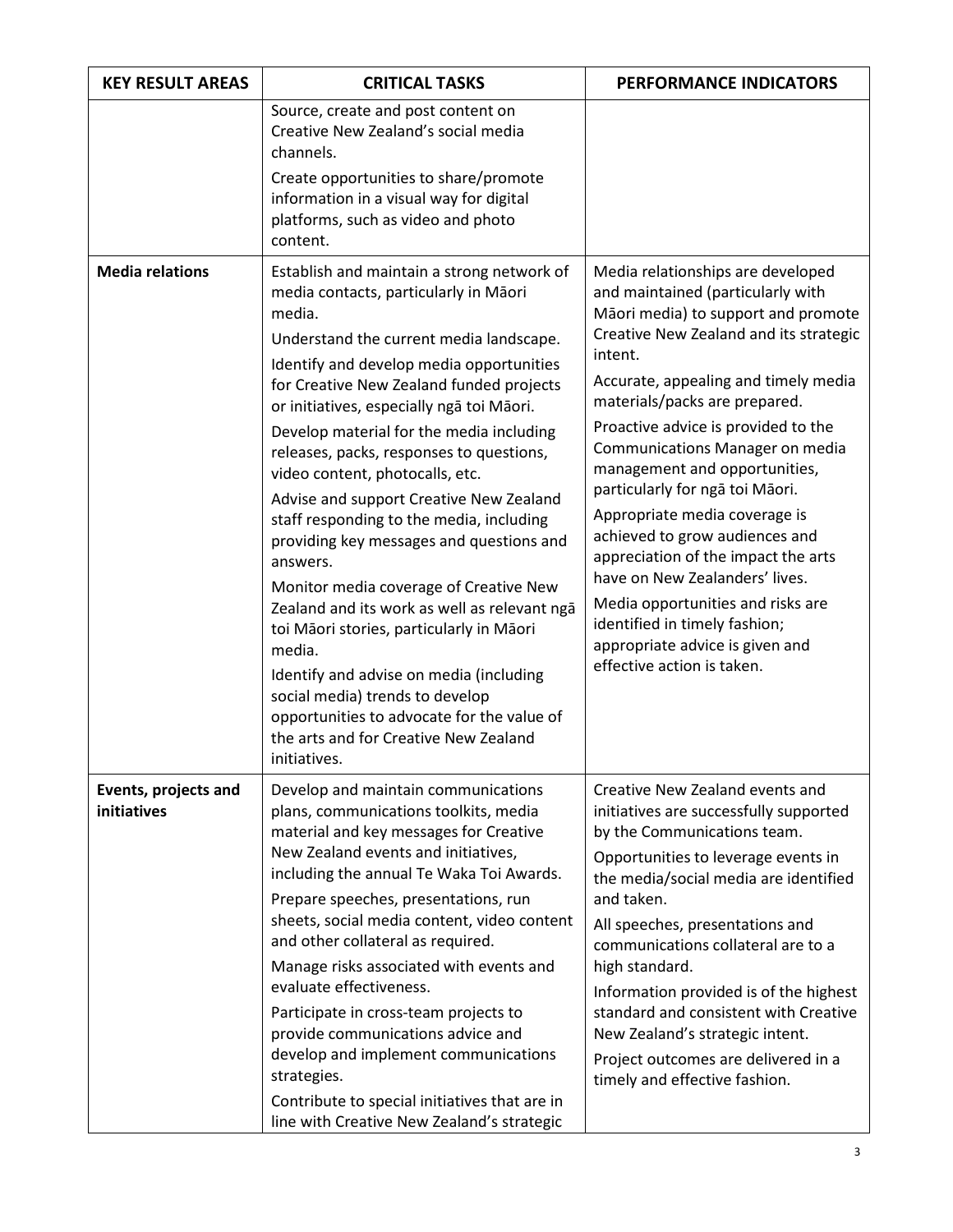| <b>KEY RESULT AREAS</b>                               | <b>CRITICAL TASKS</b>                                                                                                                                                                                                                                                                                                                                   | <b>PERFORMANCE INDICATORS</b>                                                                                                                                                                                                                                                                  |
|-------------------------------------------------------|---------------------------------------------------------------------------------------------------------------------------------------------------------------------------------------------------------------------------------------------------------------------------------------------------------------------------------------------------------|------------------------------------------------------------------------------------------------------------------------------------------------------------------------------------------------------------------------------------------------------------------------------------------------|
|                                                       | direction, particularly with the Māori Arts<br>Strategy (Te Ha o nga Toi) and<br>organisational change programme Te<br>Kaupapa o Toi Aotearoa.                                                                                                                                                                                                          |                                                                                                                                                                                                                                                                                                |
| Relationship<br>management                            | Proactively liaise with internal and external<br>stakeholders to develop and maintain<br>strong and positive working relationships.                                                                                                                                                                                                                     | Meaningful relationships are<br>developed and maintained to support<br>and promote Creative New Zealand<br>and its strategic intent and<br>commitment to ngā toi Māori.<br>Opportunities to generate positive<br>communications about Creative New<br>Zealand and the arts through contacts    |
|                                                       |                                                                                                                                                                                                                                                                                                                                                         | and networks are identified and<br>actioned.                                                                                                                                                                                                                                                   |
| <b>Issues management</b>                              | Develop strategies to address any<br>media/communications issues identified,<br>particularly in relation to ngā toi Māori.<br>Take advice, and develop and implement<br>an appropriate course of action to address<br>an issue.<br>Identify high-risk issues which need to be<br>referred to the Communications Manager.                                | Potential risks and issues are<br>identified and appropriate strategies<br>put in place to mitigate them.<br>Potential risks/issues are proactively<br>raised with the Communications<br>Manager.<br>Senior staff and key stakeholders are<br>confident that issues have been well<br>managed. |
| <b>Team contribution</b>                              | Contribute to the development of a strong<br>team spirit within the Communications<br>team.<br>Participate positively and actively in team<br>activities, meetings, planning activities and<br>general team development.<br>Be open to feedback from colleagues.                                                                                        | Demonstrates a positive and<br>proactive approach to team<br>development.<br>Demonstrates an approach of<br>continual improvement.                                                                                                                                                             |
| <b>Contribution to</b><br><b>Creative New Zealand</b> | Encourage and demonstrate knowledge<br>sharing within the team and across Creative<br>New Zealand.<br>Contribute to cross-team projects as<br>required.<br>Actively support and contribute to<br>organisation-wide Te Kaupapa o Toi<br>Aotearoa communications, including<br>initiatives being driven by other teams (eg,<br><b>Business Services).</b> | Actively supports and encourages<br>cooperative ways of working and<br>knowledge sharing within the team<br>and across Creative New Zealand.<br>Act as a positive role model for other<br>staff.                                                                                               |
| <b>Māori and Pacific</b><br>responsiveness            | Be knowledgeable in te ao Māori, tikanga<br>Māori, ngā toi Māori and te reo Māori.<br>Contribute to the development of Creative<br>New Zealand's responsiveness to Māori<br>and Pasifika.                                                                                                                                                               | Understands and applies appropriate<br>ways of consulting with and working<br>with Māori and Pacific communities.                                                                                                                                                                              |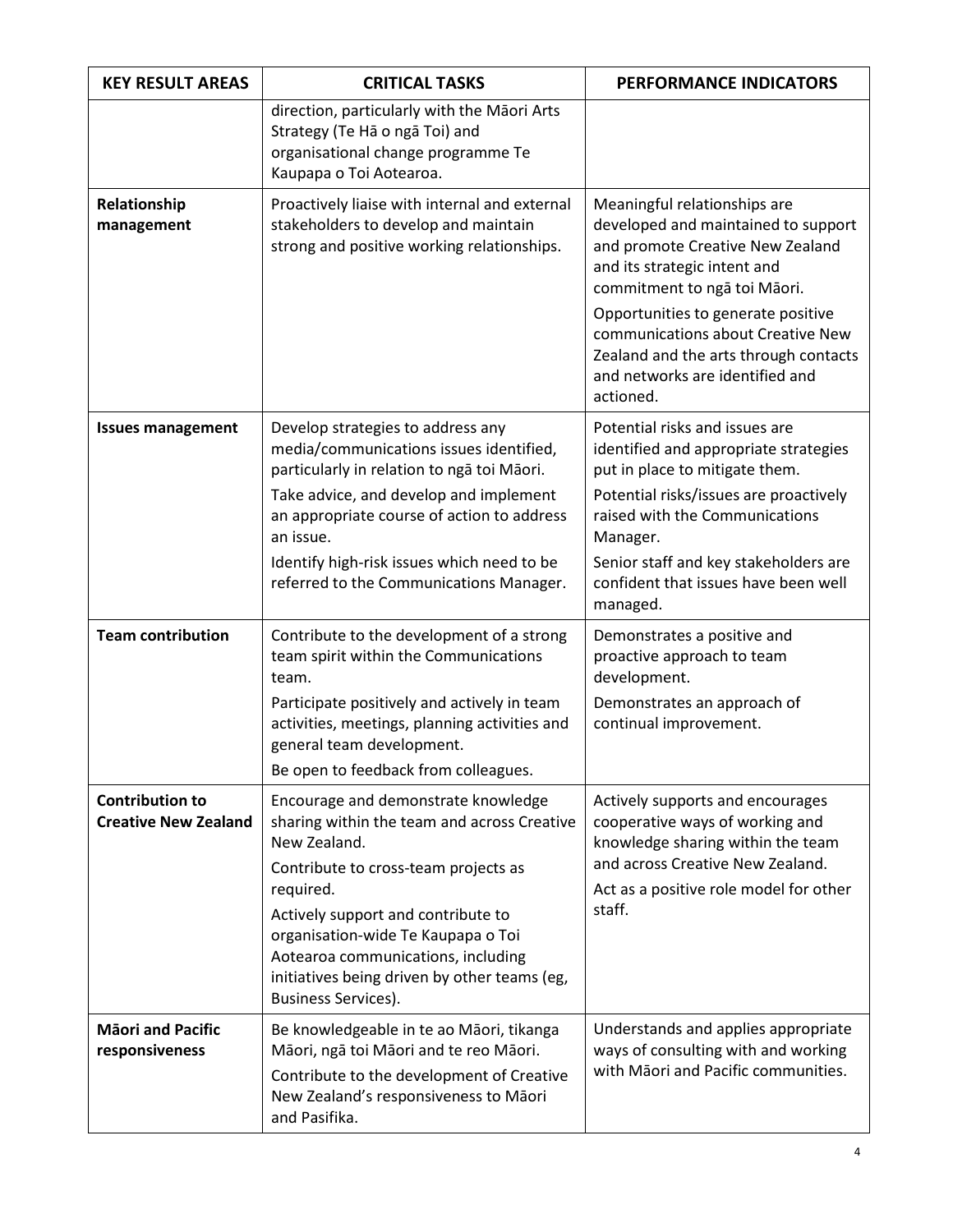| <b>KEY RESULT AREAS</b> | <b>CRITICAL TASKS</b>                                                                                                                                                                                                                                                                                                                                                                                                                                      | PERFORMANCE INDICATORS                                                                                                                                                                                                                                                                                                                                                                      |
|-------------------------|------------------------------------------------------------------------------------------------------------------------------------------------------------------------------------------------------------------------------------------------------------------------------------------------------------------------------------------------------------------------------------------------------------------------------------------------------------|---------------------------------------------------------------------------------------------------------------------------------------------------------------------------------------------------------------------------------------------------------------------------------------------------------------------------------------------------------------------------------------------|
|                         | Ensure appropriate consultation occurs<br>with staff in the Māori Strategy &<br>Partnerships team, the Pacific Arts team,<br>the Māori and Pacific Arts Practice<br>Directors, and other teams/networks.<br>Identify opportunities to work with Māori<br>and Pasifika to achieve Creative New<br>Zealand's strategic goals - including those<br>of our Te Hā o ngā Toi-Māori Arts<br>Strategy, the Pacific Arts Strategy and Te<br>Kaupapa o Toi Aotearoa. | Demonstrate understanding of and<br>empathy for kaupapa and tikanga<br>Māori whenever appropriate.<br>Use and understand te reo Māori in<br>communications as appropriate to<br>that kaupapa.<br>Demonstrate understanding and<br>knowledge of working in a<br>multicultural environment.<br>Te Reo Māori is used correctly and<br>appropriately in Creative New Zealand<br>communications. |

# **KEY RELATIONSHIPS**

- **E** Communications Manager and Communications team
- Arts Practice Director Māori
- **Mäori Strategy & Partnerships team**
- **F** Senior Manager, Strategy & Engagement
- Pou Whakahaere Matua, Te Kaupapa o Toi Aotearoa
- **EXP** Creative New Zealand managers, project leads and key staff
- Media particularly Māori media
- Artists and arts organisations, including Māori-led organisations
- Creative New Zealand clients and stakeholders, including the Arts Council, Komiti Māori, local and central government agencies, other funders, and wider arts sector
- **External suppliers**

# **EDUCATION, SKILLS, KNOWLEDGE, EXPERIENCE**

## **Qualifications & experience**

- A relevant tertiary qualification (for example, journalism, social sciences, media studies, arts management or marketing/digital marketing) or equivalent on-the-job experience.
- **Proven communications and/or media experience.**

## **Skills required**

Essential:

- Broad communications experience, including communications planning, issues management, writing and editing, media relations, social media and event management.
- Knowledgeable in te ao Māori, tikanga Māori, ngā toi Māori and te reo Māori.
- **Experience in developing and implementing communications strategies and plans.**
- Highly developed communication skills strong writing ability and talent is essential to this role.
- **Experience engaging with Maori audiences and communities.**
- An understanding of the principles of Te Tiriti o Waitangi and its implications for the work of Creative New Zealand.